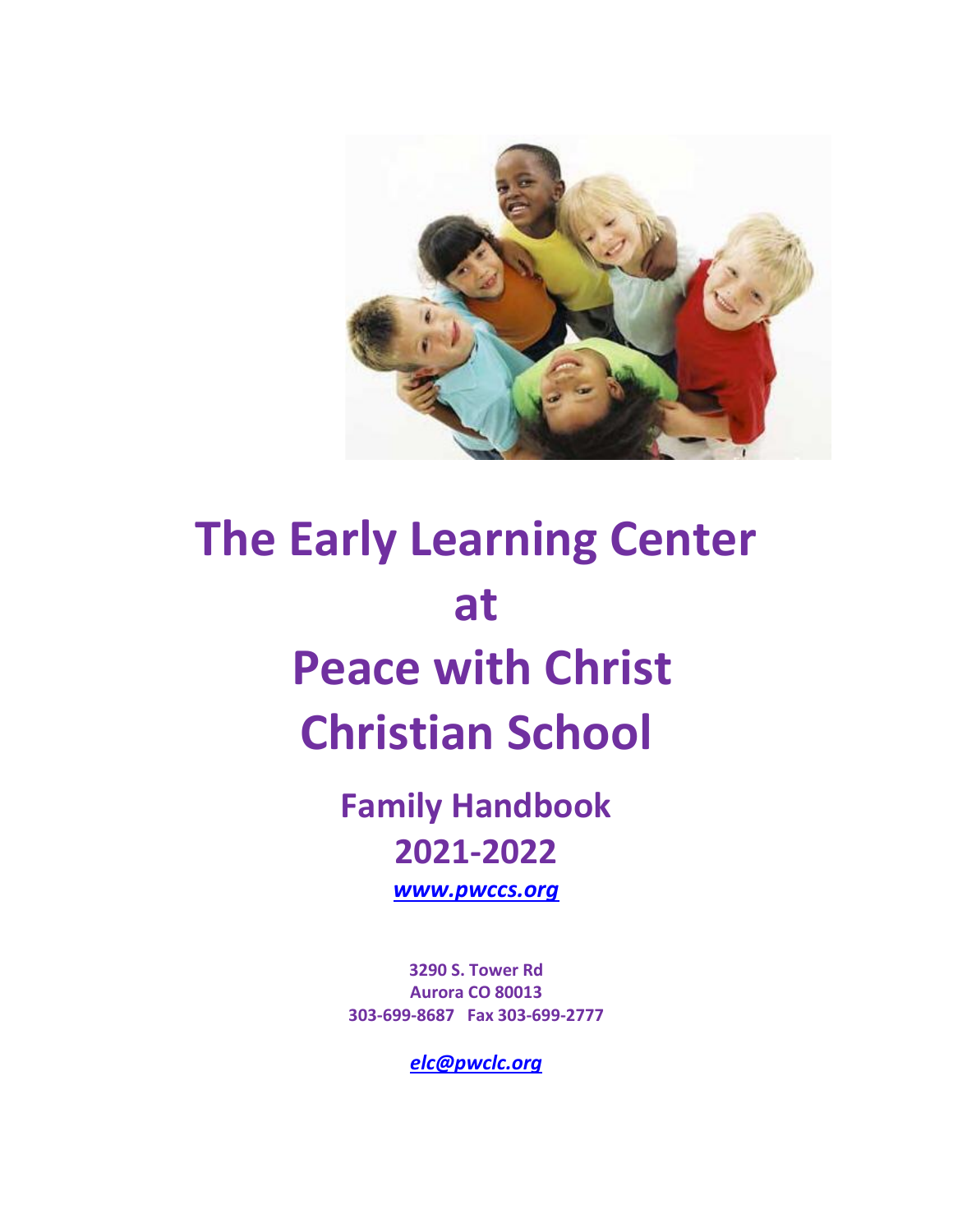#### **FACULTY AND STAFF**

David Robinson, Principal Kristen Stelling, Director Early Learning Center Toni McPeek, Accountant

#### **CLASSROOM STAFF**

Sulema Alcala Taylor Berryhill Lenore Cortes Connie Johnson Megan Sutton Pamela Mitchell Heidi Pollard Michele Williamson

#### **BOARD OF CHRISTIAN DAY SCHOOL EDUCATION**

Julie Arnot **Kris Henley** Barbara Caldwell **Susie Hueske** Susie Hueske

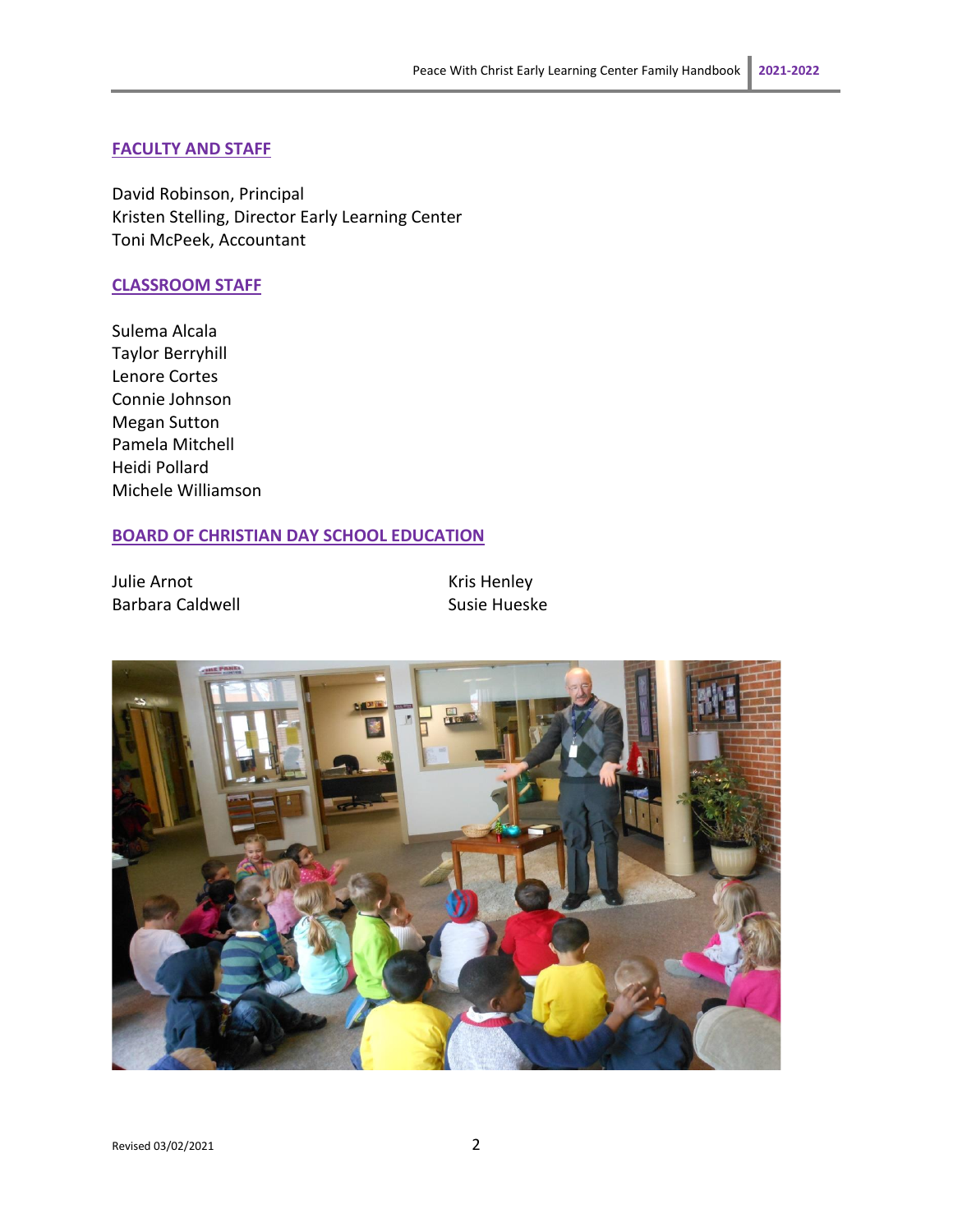# **Welcome!**

**We are so pleased that you and your child have joined our educational and faith community, here at Peace With Christ!**

**We look forward to encouraging your child as he or she works and plays with other children. We especially feel privileged that you have chosen us to assist you as you raise your child.**

**Hang on…this year is bound to be quite an amazing adventure!**

> "Jesus said, 'Let the little children come to me, and do not hinder them, for the kingdom of heaven belongs to such as these.'"

Matthew 19:14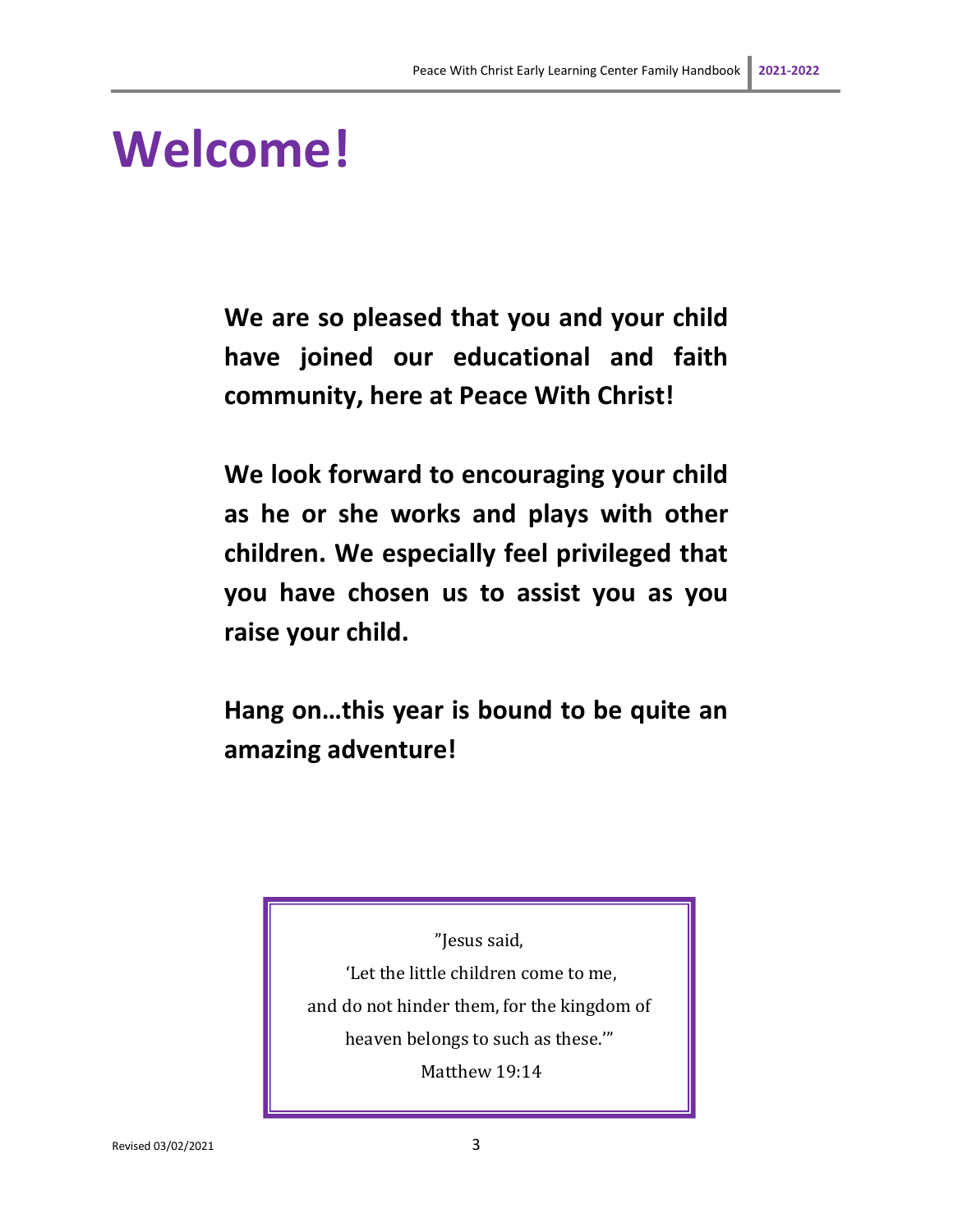| Plan for Emergency Notification and Reuniting Parents and children  13-14 |
|---------------------------------------------------------------------------|
|                                                                           |
|                                                                           |
|                                                                           |
|                                                                           |
|                                                                           |
|                                                                           |
|                                                                           |
|                                                                           |
| Daily Program, Routines, and Special Activities (Video Use) 16            |
|                                                                           |

# **TABLE OF CONTENTS**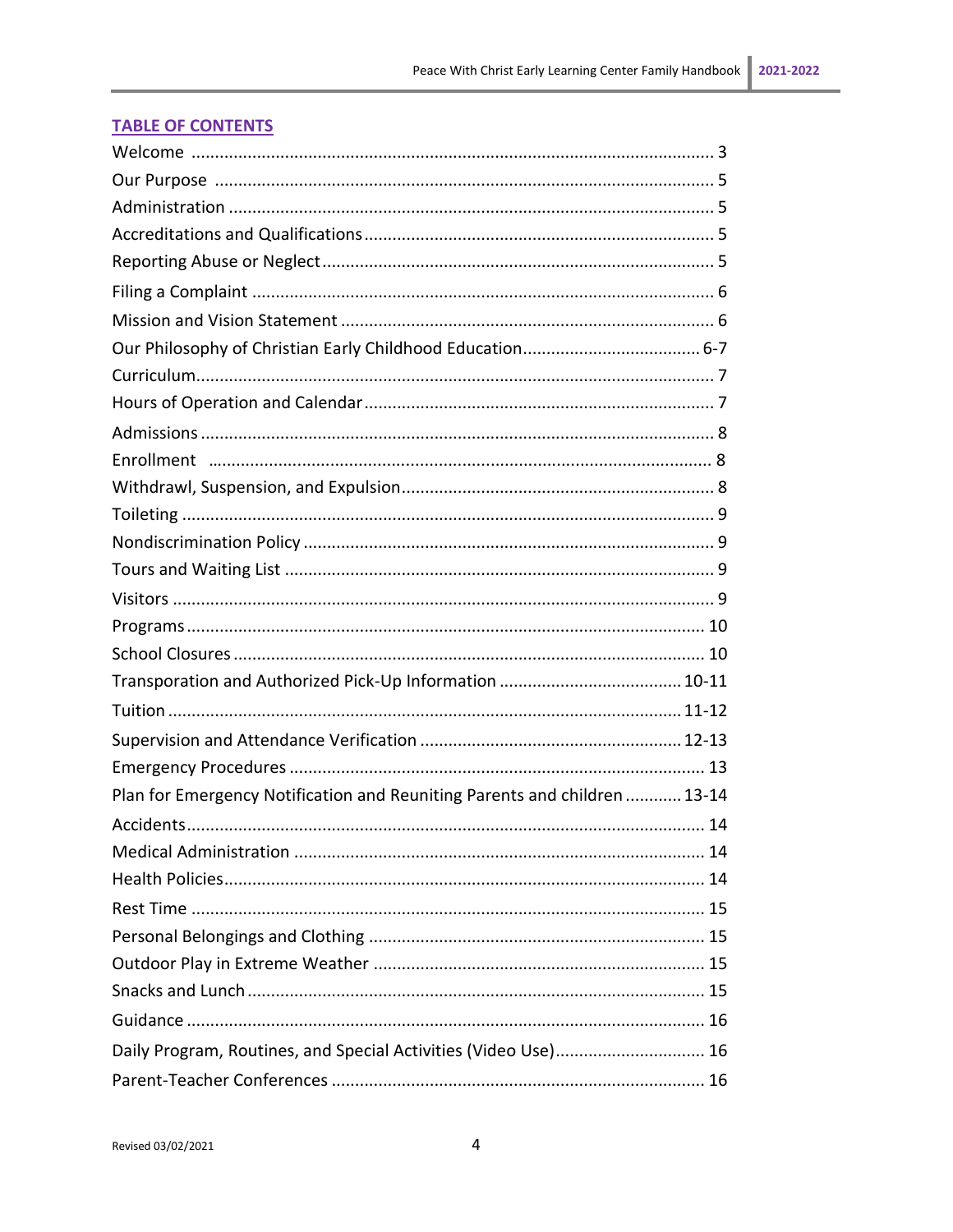#### **OUR PURPOSE**

The purpose of Peace With Christ Early Learning Center is to live out the mission and vision of Peace With Christ Lutheran Church through a faith community united in the love of Jesus Christ. We seek to instill the values laid out for us in God's Word by nurturing children's spiritual, cognitive, emotional, social, creative, and physical development, equipping and encouraging students, their families, and each other to join Jesus in His mission to have all people know Him.

#### **ADMINISTRATION**

Peace With Christ Early Learning Center is a part of Peace with Christ Christian School, and, as such, is an arm of the parish educational program of Peace With Christ Lutheran Church. It is structured to provide a Christ-centered approach to instruction in all academic subjects. The congregation of Peace With Christ Lutheran Church has final authority for the operation of their school, just as they do for any other ministry of the church. The identity of the day school is recognized in the corporate structure of Peace With Christ Lutheran Church; and its existence, as well as function, is clearly delineated in the official constitution of the church. The Peace With Christ Lutheran Congregation sponsors and maintains its school and early learning center, supplying the facilities and utilities. Administrative control and the formation of school policy rest with the governing body of the parish. The Board of Christian Day School Education (aka "School Board" or "Board") is appointed within the parish to develop school policies, regulations, and practices. The Principal and Director, accountable to the School Board, directly administer the school and Early Learning Center, respectively, and their day-to-day operations.

#### **ACCREDITATIONS AND QUALIFICATIONS**

Peace With Christ Early learning Center is accredited with the day school through the National Lutheran School Accreditation and is licensed by the State of Colorado. All staff members meet the educational and experience requirements for their positions according to the Colorado Department of Human Services (CDHS). All staff members have received background checks in



accordance with CDHS guidelines. The director is a member of the Denver Area Lutheran Director's Association. Staff members have been trained in Standard Precautions and will take appropriate measures to protect themselves and students in incidents involving bodily fluids.

#### **REPORTING ABUSE OR NEGLECT**

Under the "Child Protection Act of 1987" (C.R.S. 19-3-301) in the Colorado Children's Code, our staff are required to report suspected child abuse or neglect to Arapahoe County Department of Human Services. The phone number is 303-636- 1750.

Revised 03/02/2021 5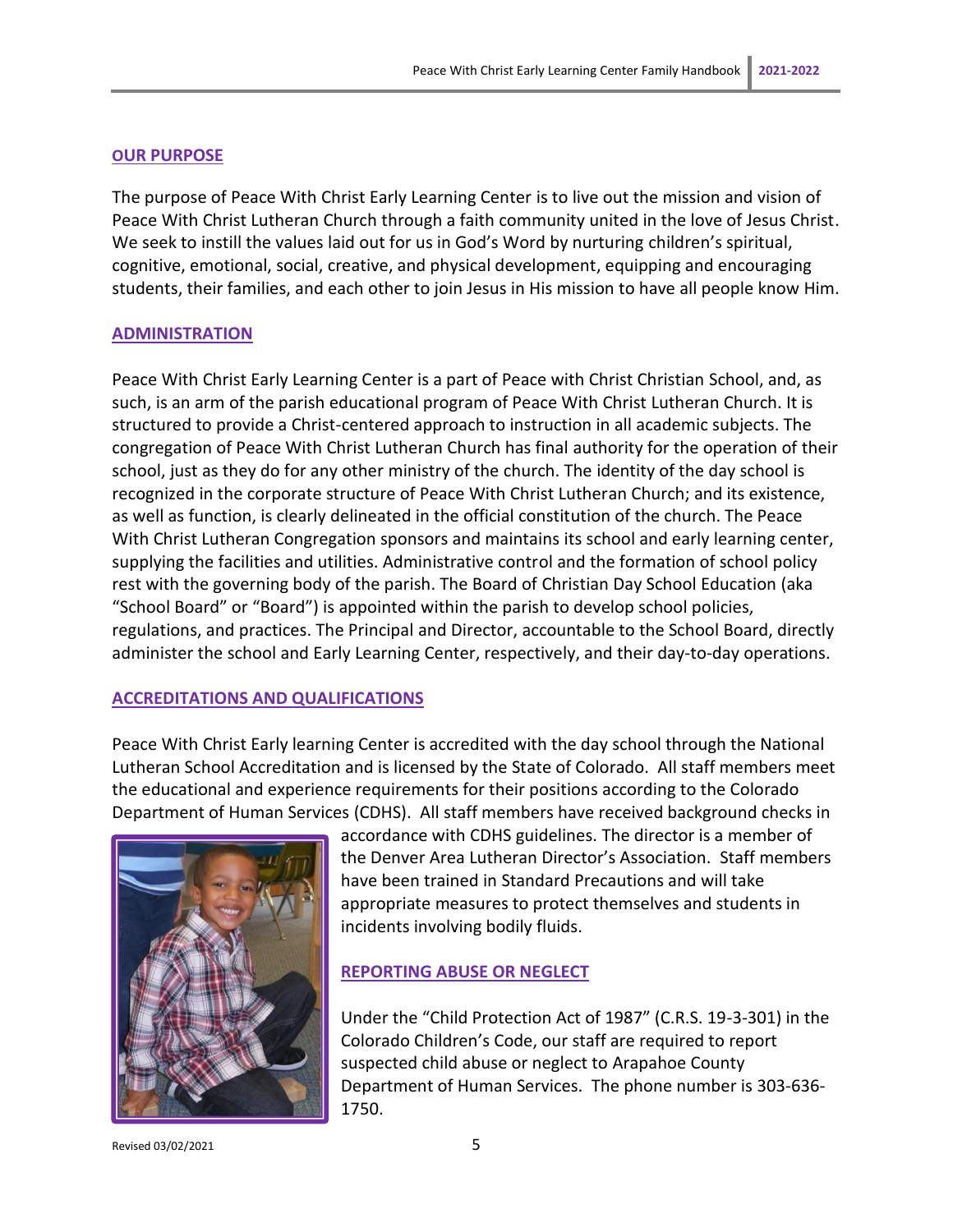#### **FILING A COMPLAINT**

The Early Learning Center wants to resolve any concerns in a timely and cooperative manner. We encourage parents and guardians to speak with a classroom teacher, the Director or Principal about concerns. Concerns may also be registered in writing and given to the Director, Principal, or Pastor; or contact the Colorado Department of Human Services at 303-866-5958.

#### **MISSION AND VISION STATEMENT**

**MISSION:** Partnering with families to:

- Share the Gospel of Jesus Christ
- Provide an excellent Christ-centered education
- Prepare 21<sup>st</sup> century servant leaders

**VISION:** Peace With Christ Christian School and Early Learning Center will:

- First and foremost, focus on the spiritual development of its students and families
- Provide a challenging and age-appropriate curriculum
- Offer a  $21^{st}$  century learning environment for  $21^{st}$  century learners
- Differentiate student instruction
- Provide a highly-skilled, dedicated and caring team of Christian educators
- Ensure a spiritually, emotionally, and physically safe school environment
- Develop a partnership relationship with families
- Create opportunities to cultivate servant leadership qualities
- Nurture genuine, Christ-centered, respectful relationships

#### **OUR PHILOSOPHY OF CHRISTIAN EARLY CHILDHOOD EDUCATION**

"And Jesus grew in wisdom and stature, and in favor of God and men." (Luke 2:52) Young children, as all people, are creations made in the image and likeness of God (Genesis 1:26). Even as Jesus in Luke 2:52, above, is shown to have grown cognitively, physically, spiritually, and socially, all children must be nurtured so that the whole child, which includes the creative and emotional selves, grows in the likeness of God. Children need loving, caring adults to provide opportunities and safe environments in which they may develop at their individual rates and according to their own individual characteristics. Individuality is celebrated, for all are "fearfully and wonderfully made" (Psalm 139:14).

As children grow, they develop in sequential stages. Because children of the same chronological age may develop at different rates, it is important for teachers to provide curriculum that challenges at many levels at the same time, so that all children can find opportunity for growth and success wherever they may be on the learning ladder. Children learn best through experience and exploration in the context of play. A discerning teacher will

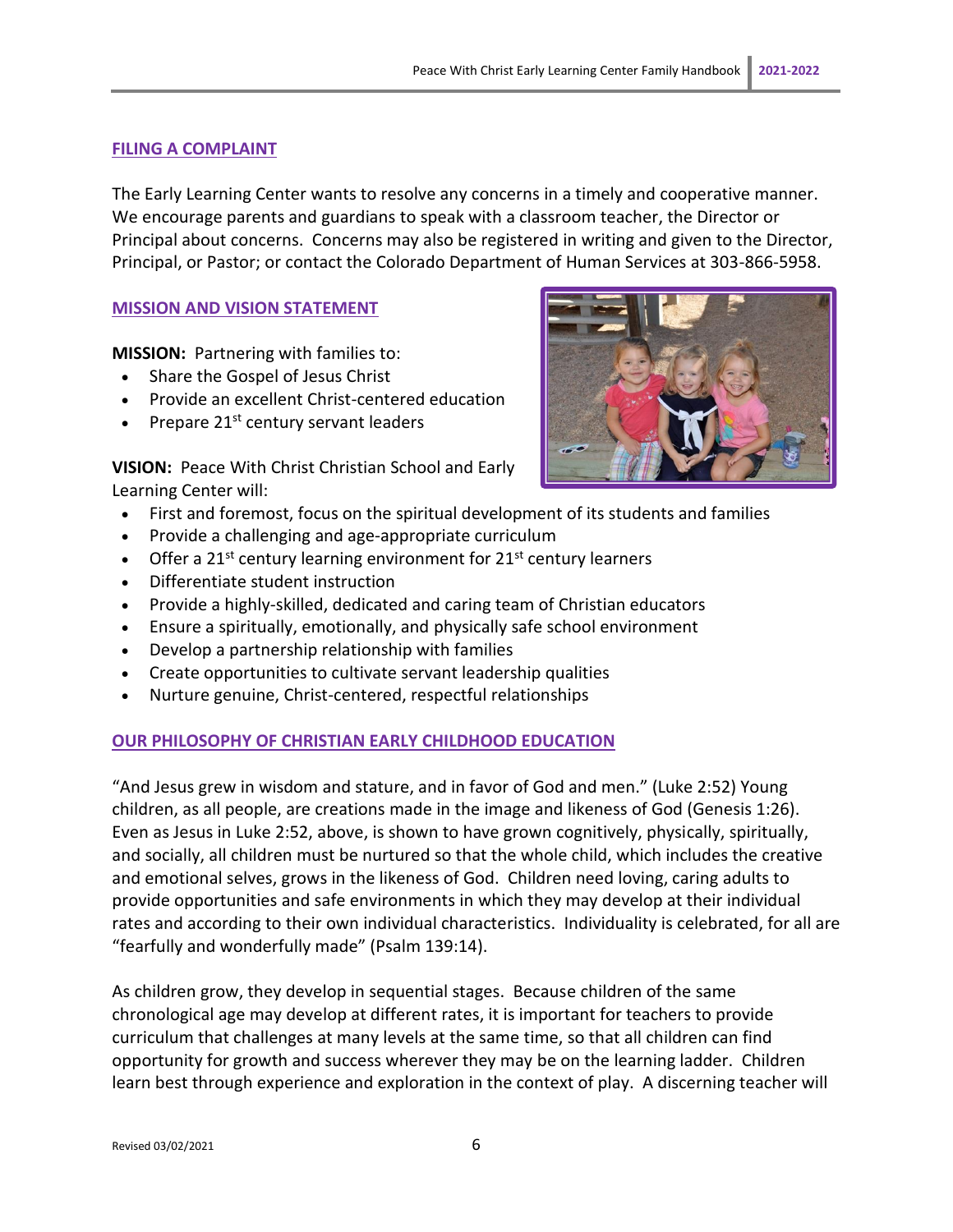facilitate a child's learning by creating an environment that draws the child into a variety of forms of play.

As Christian educators, we realize that we teach for eternal purposes. God desires for all people to be in relationship with Him. Children are no less able than adults to receive the gift of salvation freely given through faith in Jesus Christ, so it is the Christian educator's primary vocation to reveal Biblical truth within the constructs of early childhood education. Faith cannot be compartmentalized; instead, it must permeate the child's experiences.

In the community of Christian education, it is the teacher's role to reinforce the faith and values provided in the home. Peace With Christ teachers work in collaboration with parents and families to provide consistent, loving development of each child in an environment that is safe and emotionally supportive. Teachers do not see themselves as the chief educators of the child; rather, they work to support the parents and guardians of children in raising the whole child.

## **CURRICULUM**

Each child is provided opportunities for personal growth through experiences that encourage age-appropriate skills in self-reliance, self-confidence, self-control, and problem solving. Individual and small group activities are included in each day's schedule, as are group sharing experiences and outside play. Special activities are planned as they fit in with the unit of inquiry.

Our learning centers create the environment for children to learn and grow. Each room has the following learning environments:

- Dramatic play center
- Library/book area
- Block center
- Manipulative toys and games
- Open art activities
- Science center
- Listening center
- Music, dance, and gross motor activities

#### **HOURS OF OPERATION AND CALENDAR**

Peace With Christ Early Learning Center is open from 7:00 a.m. until 6:00 p.m., Monday through Friday. We are closed occasionally for holidays and professional development. Please ask for an annual calendar in the school office, or find it online at [www.pwccs.org.](http://www.pwccs.org/)

"Be kind to one another, tenderhearted, forgiving one another, as God in Christ forgave you." Ephesians 4:32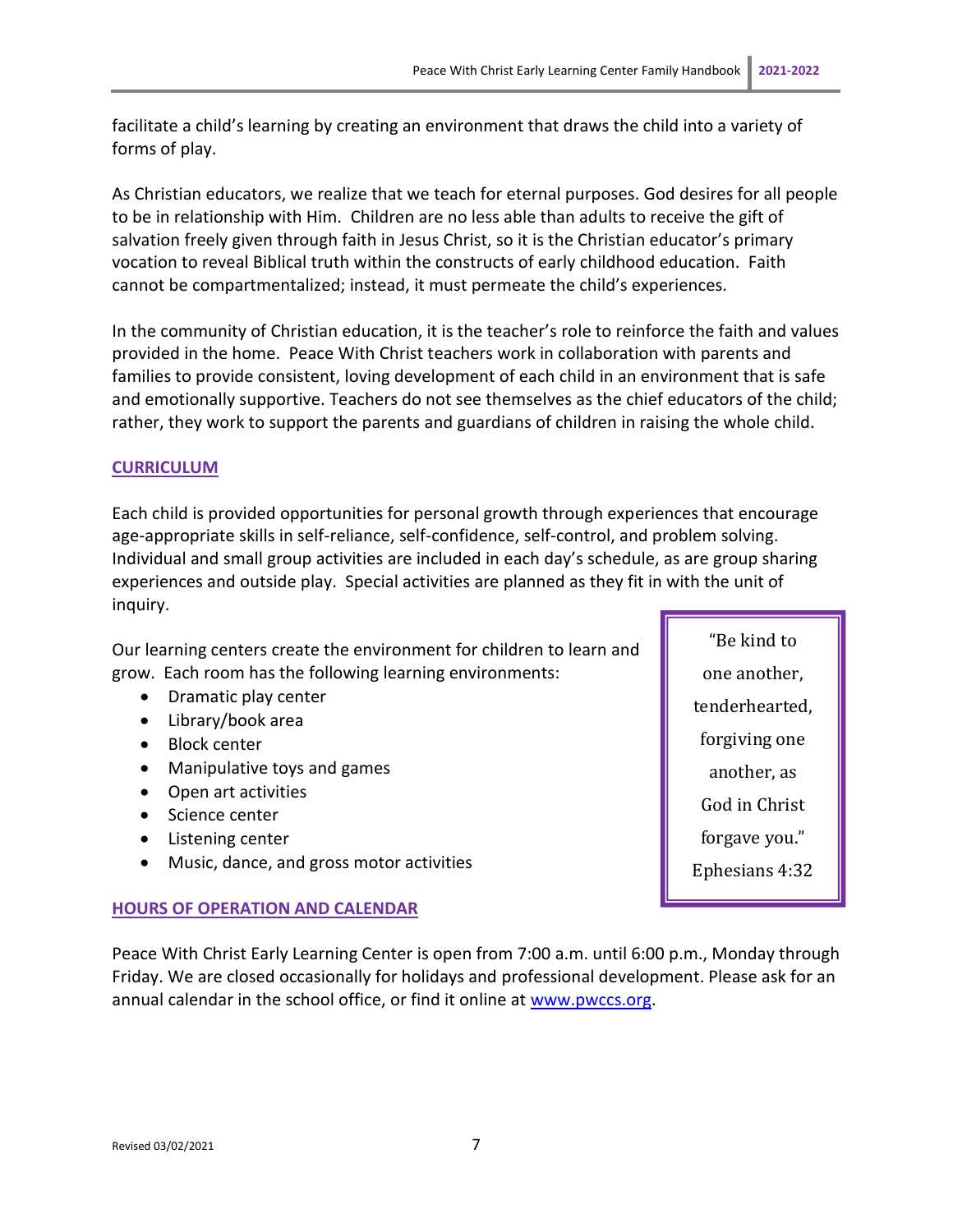#### **ADMISSIONS**

Peace With Christ Early Learning Center (PWCELC) is licensed by the state of Colorado for children ages 2 ½ (and toilet-trained) to 6 for preschool and pre-Kindergarten. Our license capacity is 60 children. The ELC may admit non-immunized or under immunized children if proper waivers are provided.

#### **ENROLLMENT**

An application for registration must be completed and a registration fee of up to \$180 paid before enrollment is confirmed. Enrollment is not confirmed until all registration forms are completed and received by the administration, and administration has met with the child and parents. These forms include:

- Enrollment Form (2-sides)
- ACH Tuition Payment Form (optional)
- General Health Appraisal Form
- Immunization record/waiver.
- Emergency Information Card
- Medication Administration form (as needed)
- Sunscreen Permission
- Topical Cream Use Form (as needed)

#### **WITHDRAWAL, SUSPENSION, AND EXPULSION**

If for any reason you need to withdraw your child from the Early Learning Center, we require a written two week notice prior to the disenrollment. There are times when a child may not adjust well to our program. In the event that our care is not a good fit for your child and your family, we may request that you withdraw your child from our program; however, we will give you a two week notice to find alternative care.

Our staff are well-trained and work hard to identify the social, emotional developmental needs of each child. However, there are times when a child may need additional care that our staff are not able to provide. If we feel that your child's behavior endangers the safety of the other children, we will notify that parent(s)/guardian(s) and begin with a parent-teacher conference and develop a plan of action to better accommodate the child. During that time, if the child is a danger to themselves or other children, we may choose to suspend your child for a discussed upon period of time. Once the child returns to our program, if the child is still a danger, we may recommend that the parent(s) withdraw the child from our care.

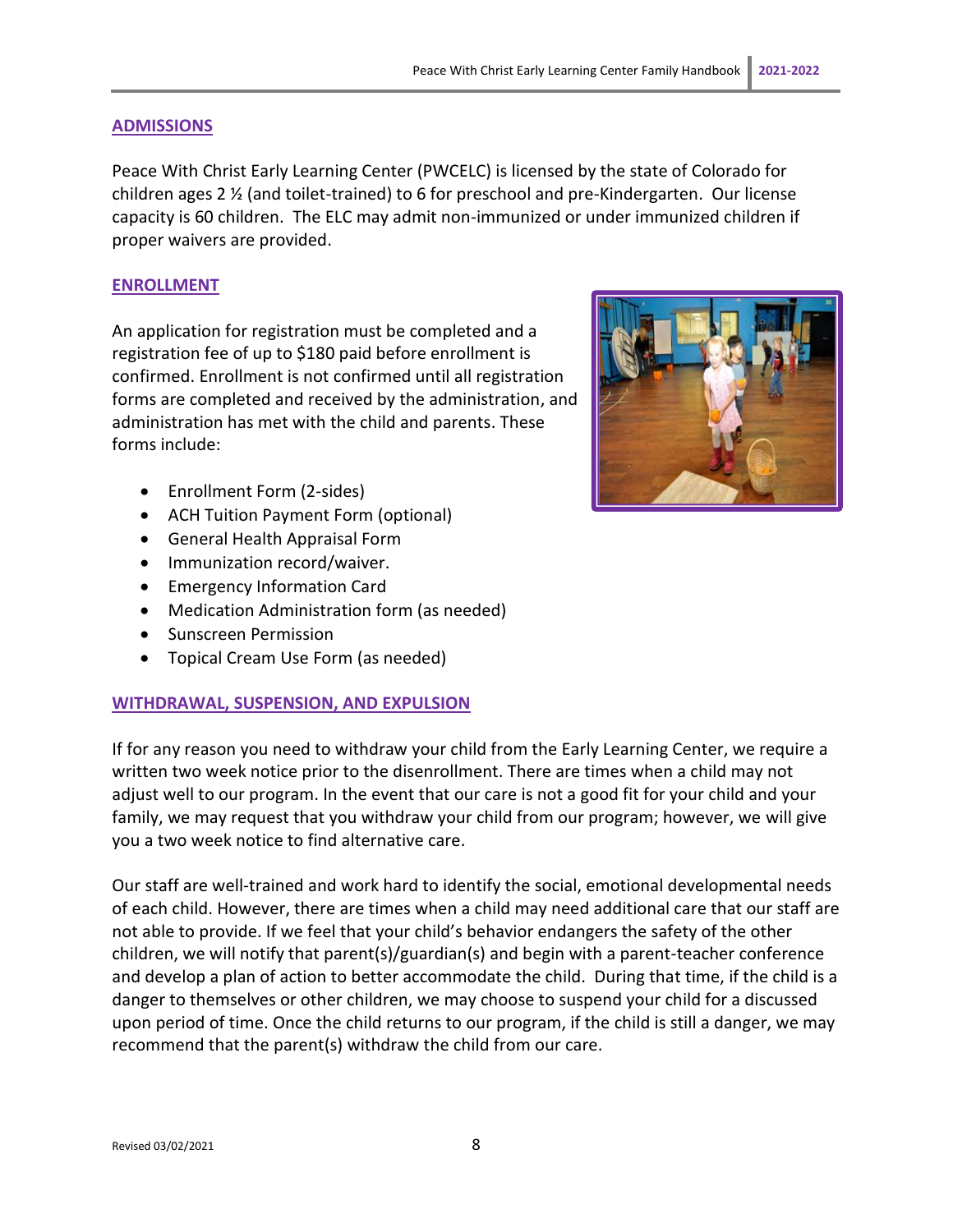#### **TOILETING**

Peace With Christ Early Learning Center (PWCELC) is not a regular diaper-changing facility. Children who enroll are expected to be toilet-trained. According to the American Academy of Pediatrics, a child is considered to be toilet trained when he or she initiates going to the bathroom and can adjust clothing necessary to urinate or have a bowel movement. Additionally, a child will feel more self-reliant if he or she is learning to wipe his or her own body after urinating or having a bowel movement.

#### **NONDISCRIMINATION POLICY**

Peace With Christ Christian School and Early Learning Center admits students of any race, color, national and ethnic origin to all the rights, privileges, programs, and activities generally accorded to or made available to students at the school. We do not discriminate on the basis of race, color, or national or ethnic origin in the administration of our educational policies, admissions policies, scholarships, athletics or other administered programs.

Children with special needs may be enrolled if, after a consultation with a qualified specialist, it is determined that the program is suitable for the child. Our present staff must have skill in the understanding and management of the needs of the child with special circumstances. The child must be able to be integrated into a group.

#### **TOURS AND WAITING LIST**

We welcome parents and children to tour the school prior to registration. We ask that interested parties schedule a tour in advance, so that we may ensure for the safety of our children and limit the number of interruptions to our classrooms each day.

Children are enrolled on a first-come, first-served basis. Families wishing to place a child on a waiting list may do so with a written request for the specific class group they wish their child to enter. Parents will be offered classroom positions for enrollment as they become available. Open positions are offered in the order requests are received with the following exceptions: 1) priority is given to a child whose sibling is already enrolled in a PWCELC class, and 2) priority is given to a child whose older sibling is enrolled in our K-8 school.

#### **VISITORS**

All adults must announce their intentions to visit the ELC at the lower entrance to the building, adjacent to Floyd Avenue. Visitors to the ELC are required to sign in at the Visitor Registration, located in the lobby to the Early Learning Center.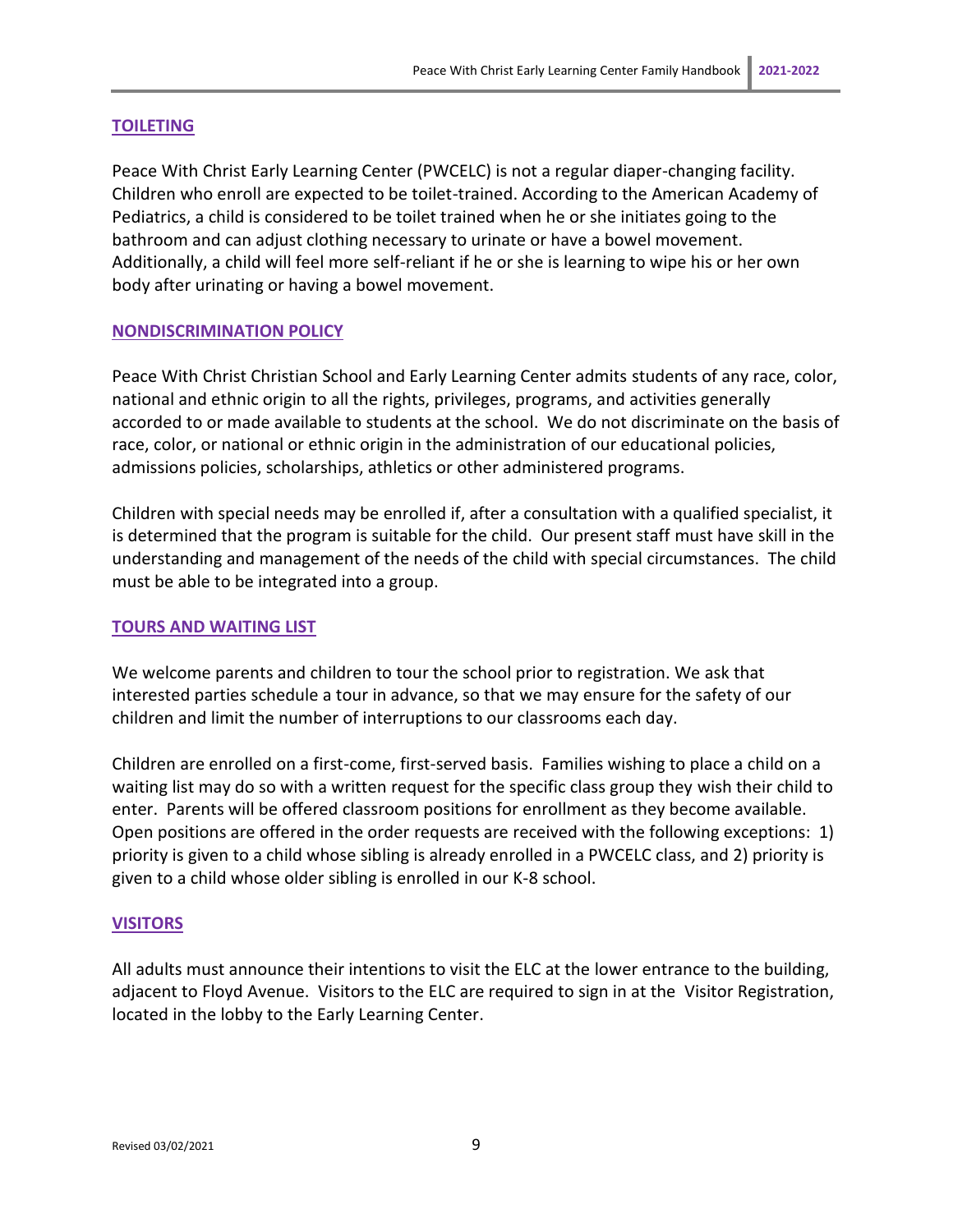#### **PROGRAMS**

The Early Learning Center offers 2 types of programs. Our full day classes serve children year-round, Monday-Friday, between the hours of 7:00 a.m. and 6 p.m. Please note the annual calendar, as we have several days off each year for holidays and professional development.

Part-day programs provide early childhood education on a traditional school year basis, as classes begin at the end of August and run through the third week of May.

Part day *preschool* is offered to children who are 3 by September 15<sup>th</sup> of the current school year. This class is offered on Tuesdays and Thursdays from 8:30a.m. to 11:30 p.m.

Part day *pre-Kindergarten* is offered to children who are 4 by September 15th of the current school year. This class is offered on Mondays, Wednesdays, and Fridays from 8:30a.m. to 11:30 p.m. or from 12:00p.m. to 3:00 p.m. if interest allows for enrollment of an afternoon class.

The school calendar and closure policy information are posted in separate sections in this handbook.

#### **SCHOOL CLOSURES**

The Early Learning Center does not have delayed start. It is always your choice whether the road conditions are suitable for driving your child to and from school.

We will send you an email as early as possible to communicate any closure. Our normal intent is to post closures by 6:00 a.m., but it could be later depending on circumstances.

In case of severe weather or emergency, the school may be closed. Two ways to check status:

- $\Box$  TV CHANNELS 4 and 9: Watch for closure announcements for "Peace With Christ Christian School" at bottom of screen. We do not follow Cherry Creek or Aurora Public Schools.
- INTERNET: Go to *cbs4denver.com* or *9news.com* and click on "Closures." Both sites show a full listing of schools. Look for "Peace With Christ Christian School."

#### **TRANSPORTATION AND AUTHORIZED PICK-UP INFORMATION**

Transportation to and from school is the responsibility of the parents or legal guardians. The Early Learning Center does not go on field trips, and children remain on campus while under the care of the staff. We require written authorization from parents if another adult will be picking up your child. Children will only be released to adults (age 18+) who are listed on the child's emergency card. Photo identification is required. If the adult is late, all attempts will be made to contact authorized adults form the emergency card.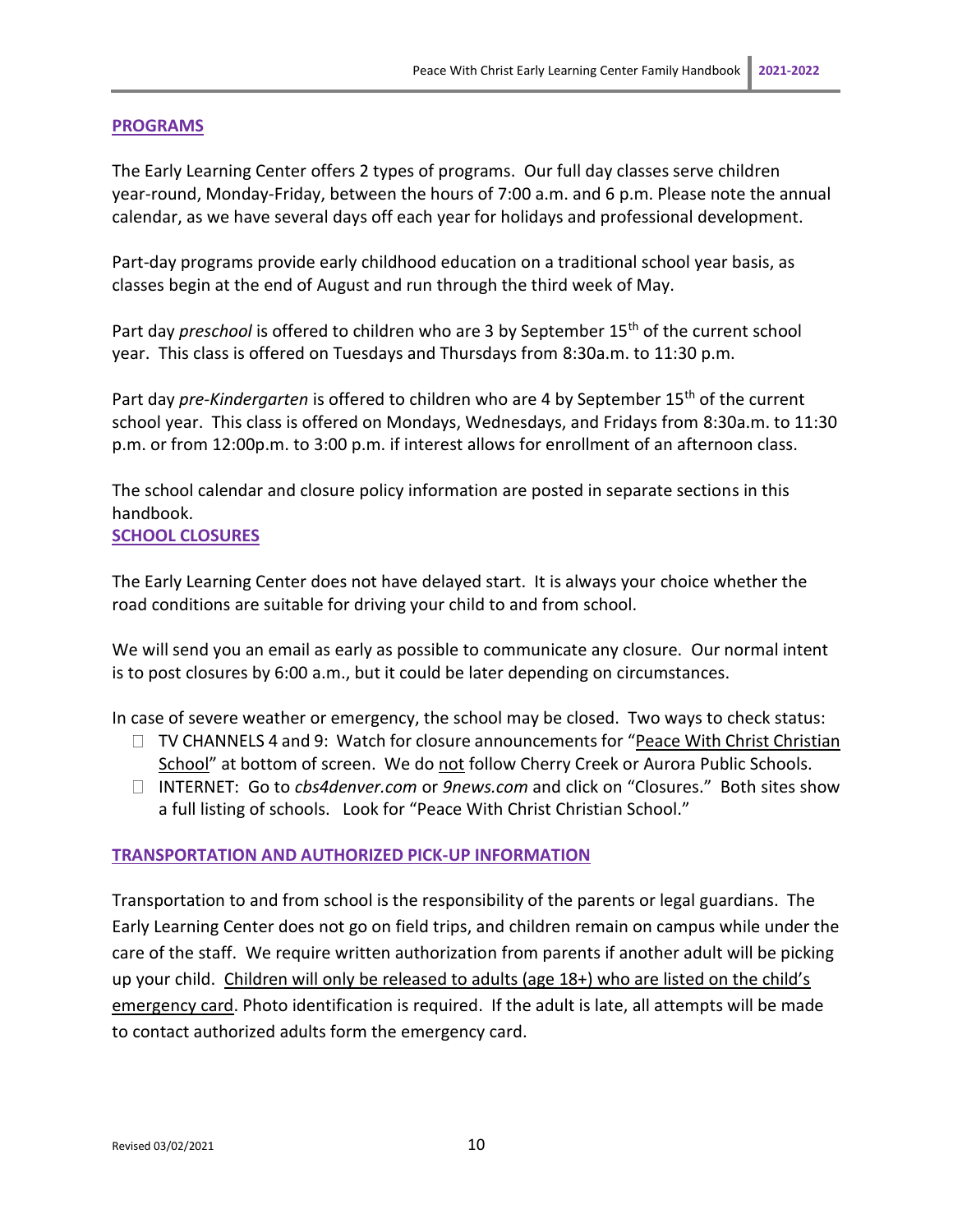A teacher will remain with the child until the child is picked up. Business hours close Monday-Friday at 6:00 p.m. A late pick-up fee of \$1.00 per minute, per child may be charged for each minute after 6:00 p.m. After three late fee charges have been incurred at the former rate in the same school year, the charge per minute per child may go up to \$5.00. The official time is kept by the teacher using her mobile phone.

#### **TUITION**

Tuition is determined by the Board of Christian Day school. Tuition rates are listed in the registration packet. The use of ACH payment is strongly encouraged. Late fee charges may apply if payment is not made by the 15<sup>th</sup> of the month. A service charge of \$30 will be assessed for all returned checks.

#### **PART DAY PROGRAMS**

#### **2021-2022 RATES**

#### **REGISTRATION FEES**

#### **We offer a \$50.00 discount on registration if you sign up for auto pay.**

| \$180.00 or *\$130.00 |
|-----------------------|
| \$50.00               |
| \$130.00              |
|                       |

\*If you complete the VANCO auto payment authorization at the time of registration.

#### **TUITION PROGRAMS**

| <b>PRESCHOOL</b>             | <b>9-MONTH PLAN</b>     | <b>Yearly Tuition</b> |
|------------------------------|-------------------------|-----------------------|
| Tuesdays & Thursdays,        | August 2021- April 2022 |                       |
| 8:30 -11:30 A.M.             |                         |                       |
|                              |                         |                       |
| One child                    | \$185                   | \$1665                |
| Additional children, each    | \$165                   | \$1485                |
| Siblings receive a discount. |                         |                       |

| <b>PRE-KINDERGARTEN</b><br>Mondays, Wednesdays, Fridays<br>$8:30 - 11:30 A.M.$ | <b>9-MONTH PLAN</b><br>August 2021- April 2022 | <b>Yearly Tuition</b> |
|--------------------------------------------------------------------------------|------------------------------------------------|-----------------------|
| One child                                                                      | \$240                                          | \$2160                |
| Additional children, each<br>Siblings receive a discount.                      | \$220                                          | \$1980                |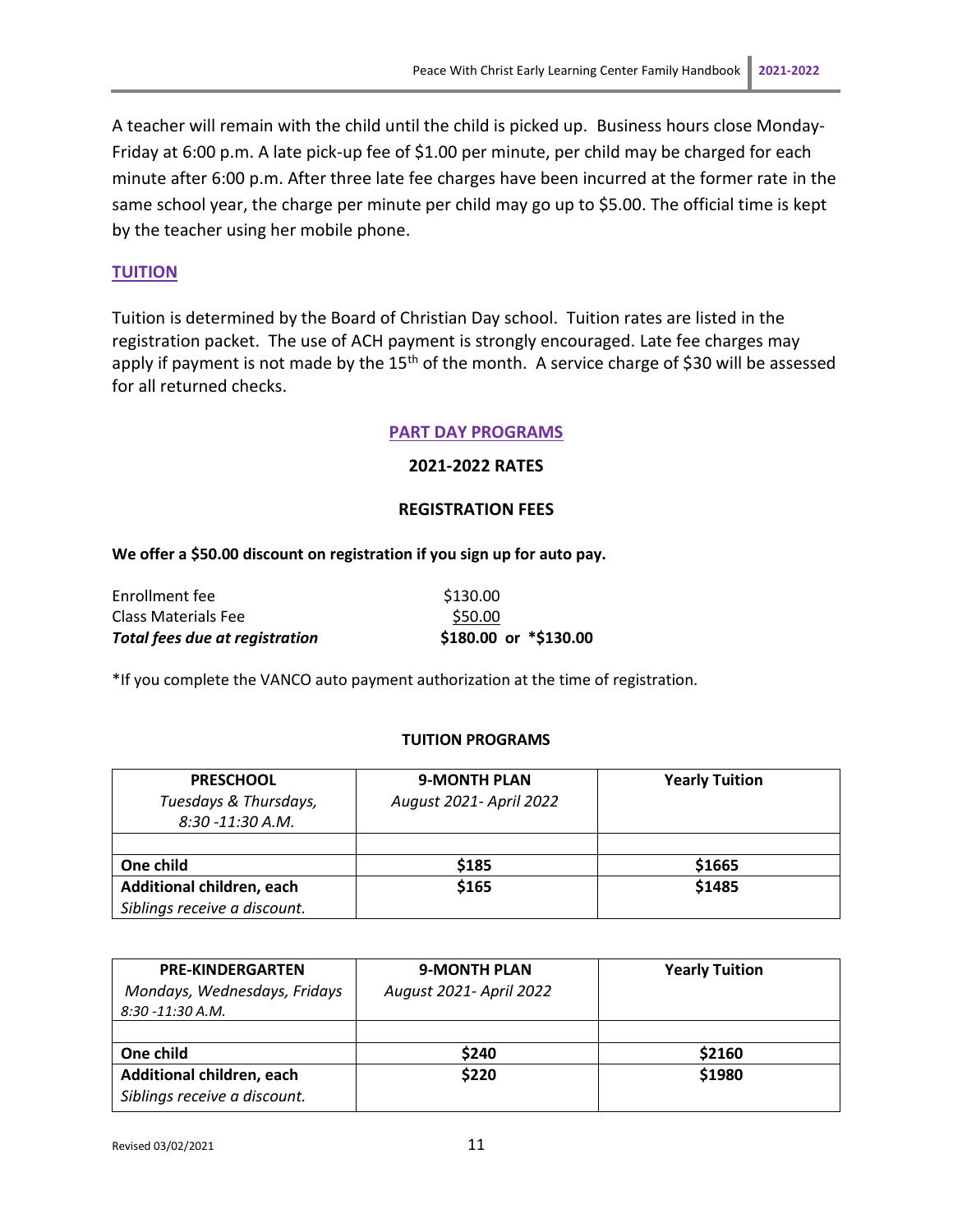#### **FULL DAY PROGRAMS**

#### **Rates effective: July 1, 2021 through June 2022**

#### **REGISTRATION FEES**

**We offer a \$50.00 discount on registration if you sign up for auto pay.**

| Total fees due at registration | \$180.00 or *\$130.00 |
|--------------------------------|-----------------------|
| Class Materials Fee            | \$50.00               |
| Enrollment fee                 | \$130.00              |

*\*If you complete the VANCO auto payment authorization at the time of registration.*

| FULL DAY PRESCHOOL<br><b>OR PREKINDERGARTEN</b> | Monthly |
|-------------------------------------------------|---------|
| 4 - 5 Day Regular                               | \$895   |
| 3 Day Regular                                   | \$725   |
| 2 Day Regular                                   | \$635   |

#### **TUITION PROGRAMS**

| <b>L DAY PRESCHOOL</b><br><b>PREKINDERGARTEN</b> | Monthly | <b>FULL DAY PRESCHOOL</b><br>OR PREKINDERGARTEN | Monthly |
|--------------------------------------------------|---------|-------------------------------------------------|---------|
|                                                  |         | <b>Sibling</b>                                  |         |
| 4 – 5 Day Regular                                | \$895   | $4 - 5$ Day Sibling                             | \$805   |
| 3 Day Regular                                    | \$725   | 3 Day Sibling                                   | \$660   |
| 2 Day Regular                                    | \$635   | 2 Day Sibling                                   | \$570   |

#### **SUPERVISION AND ATTENDANCE VERIFICATION**

While in the Early Learning Center, all children must be under direct supervision by a qualified Early Childhood Teacher. Direct supervision means to be physically present, or within an immediate distance of each child, such as in the classroom, on the playground, in the hall, and available to respond to the needs of any child under one's supervision.

Children must be signed in and out each day. The parent or designated adult (over age 18) shall sign his/her child in and out for each session/day. The responsible adult is to walk the child to the ELC entrance and greet a staff member to acknowledge the transfer of supervision.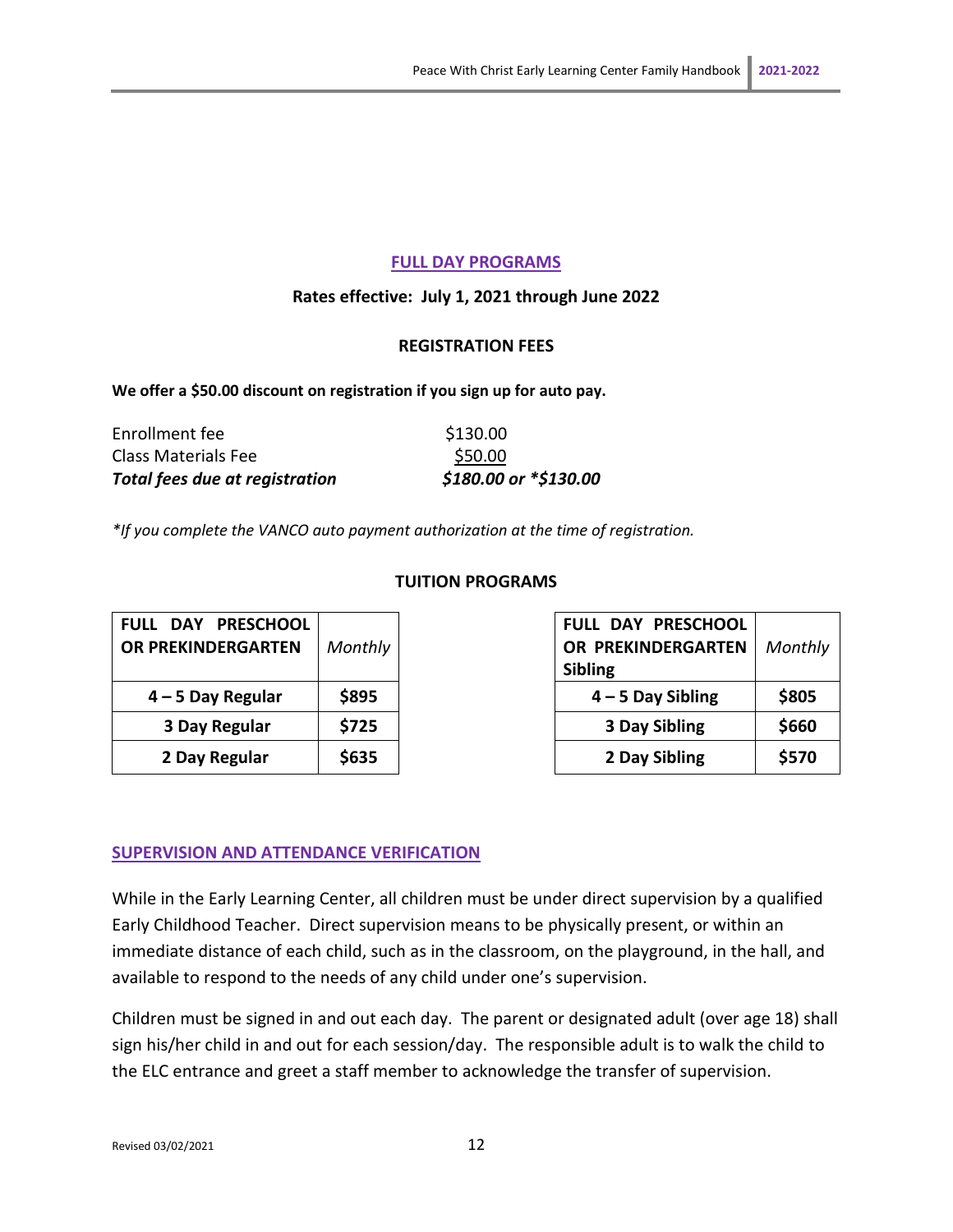Likewise, upon pick-up, the staff must visibly acknowledge the transfer of supervision from staff to designated adult.

Staff members will also sign children in and out each day, recording arrival and departure times to groups. The staff member signing a child in/out will initial the time in/out. Staff members will record attendance verification (name to face) of each group of children (a minimum of hourly in the same location), identifying name to face, and checking off attendance on daily verification forms. Each time attendance is recorded, note the time and location of the count. Additional (name to face) verification opportunities are taken at each transition or location change in the same manner. Multiple forms may be used daily as needed.

The staff will conduct a final visual headcount at 6:00 p.m. to ensure all children have left for the day. If a child is not picked up by the close of the day, an appropriate staff member will stay with the child until he or she can be picked up. If no one on the child's emergency contact card can be reached by 6:15 p.m., Social Services and/or the police may be notified.

In the unlikely event that a child cannot be located, the police will be notified immediately and the parent will be contacted.

## **EMERGENCY PROCEDURES**

Throughout the year, the school will participate in fire and tornado drills. Children are escorted out of the building or to safe zones, according to the plans posted in the rooms and hallways. Emergency drill and lockdown procedures are practiced throughout the year for internal and external security concerns, including lost children, active threats, or breaches.

Please refer to our disaster preparedness plan for more detailed information regarding other emergency situations.

# **PLAN FOR EMERGENCY NOTIFICATION AND REUNITING PARENTS AND CHILDREN**

If the need to evacuate the campus of Peace With Christ Lutheran Church and School (including the Early Learning Center) arises, children and staff will relocate to: **St. Michael's Catholic Church, 19099 E. Floyd Avenue, Aurora, 80013 (303-690-6797).** This church is located directly east of Peace With Christ on Floyd Ave.

If the evacuation is short term, children and staff will return to Peace with Christ Lutheran Church and School, where they will either resume the school day with parent pick up as usual, or parents will be notified, according to the contact information provided on the child's emergency information card, to pick up their child as directed by staff.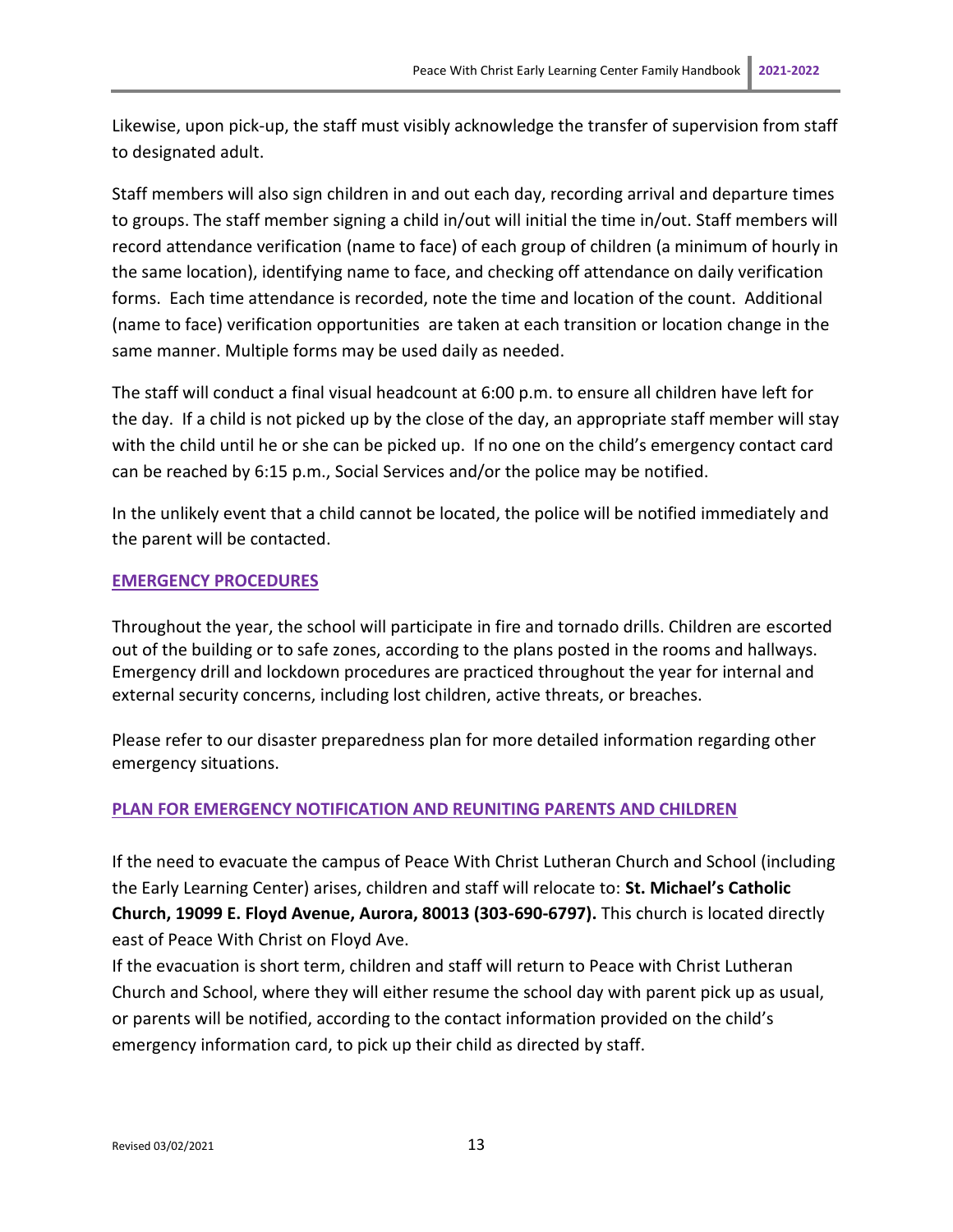If the evacuation is not short term and reunification with parents at St. Michael's is deemed necessary, parents will be notified by staff, according to the contact information provided on the child's emergency information card. If circumstances do not allow the use of technology to contact parents, parents finding the Peace With Christ campus evacuated or inaccessible should proceed directly to St Michael's Catholic Church to locate their child.

#### **ACCIDENTS/INCIDENTS**

Teachers provide a verbal and written report to parents when a child is injured in school. Parents will be notified as soon as possible in the event of medical emergencies of any type.

#### **MEDICAL ADMINISTRATION**

Our school is required by state law to comply with the guidelines of CDHE and the Office of Early Childhood regarding the distribution of medication at the school. The main school office and some of the ELC staff have been delegated to administer medication. Medication will only be given to children with a doctor's authorization and parent permission. Forms are available from the school office. All medications must be in the original containers with the original prescription label and are kept in a secure location out of reach of the children. A medication log is used to record appropriate dosage information each time medication is dispensed. Medications are signed in and out of the ELC by responsible parties.

#### **HEALTH POLICIES**

Certain symptoms of illness will result in the exclusion of children or staff. Peace With Christ ELC follows the School and Child Care Illness Policy outlined by CDPHE, including the "How Sick is Too Sick" guidelines for symptoms of Illness (updated October 2020).

A child who has been ill will not be re-admitted until his or her temperature has been normal for at least 24 hours without the aid of fever-reducing medications. This consideration helps prevent passing contagions to others. Please report all illnesses to the classroom teacher. If a child is too ill to be included in the daily activities or needs medication such as cough syrup, antibiotics, etc. during school hours, he/she should not be brought to school. For the protection of all children, the teacher will have the right to decide whether a child shall be allowed to attend if he does not appear well.

If your child should become ill while at school, we will do our best to contact you. If neither parent can be reached, we will call the person (s) listed on your child's emergency card. If a child becomes sick at school, we request parents to pick him/her as soon as possible.

Under appropriate circumstances, non-immunized or under immunized children may not be allowed to attend the ELC during an outbreak of illness.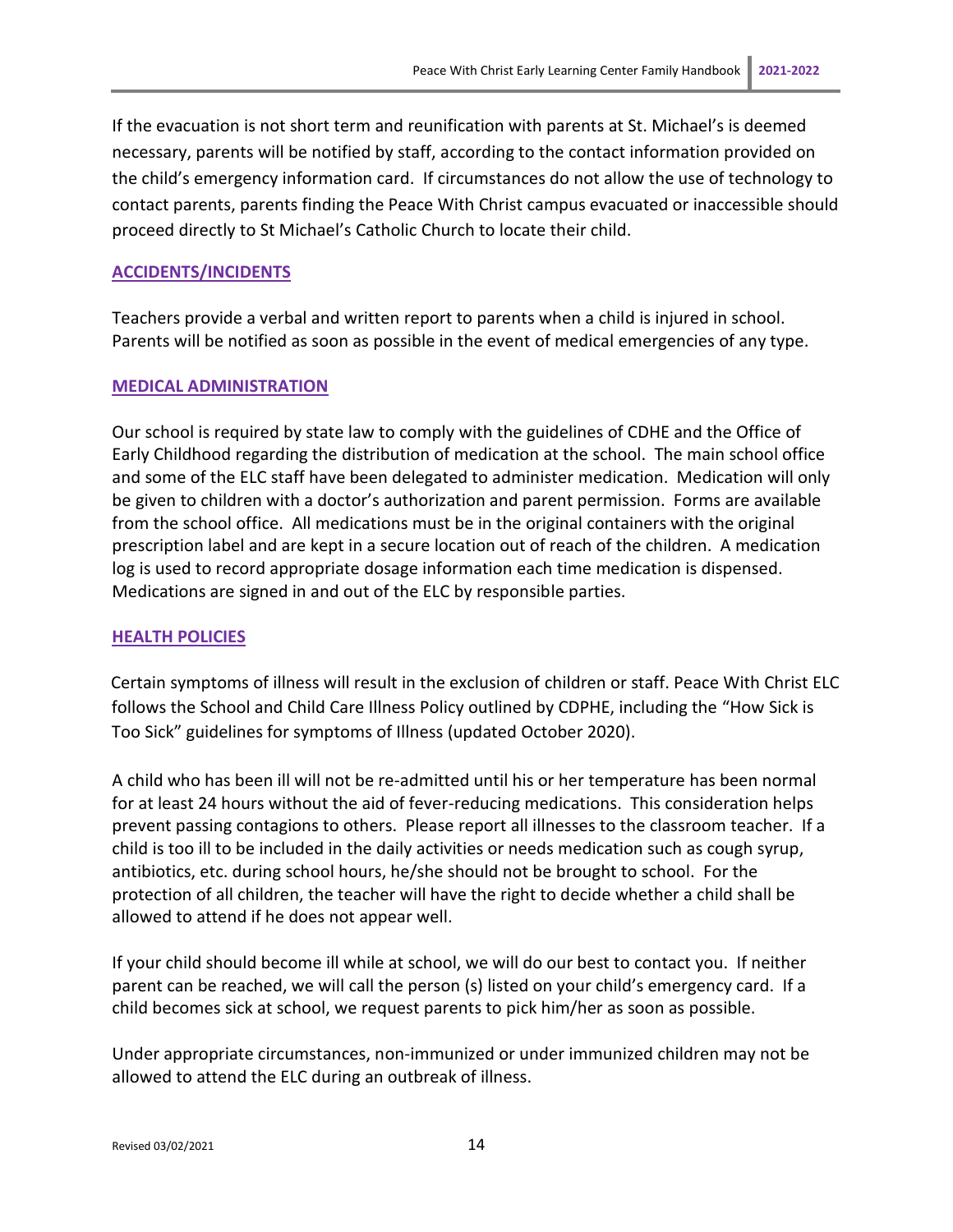#### **REST TIME**

The Early Learning Center provides a rest period for all children enrolled in a program that is scheduled for over 4 hours, which includes all children in our full-day program. Cots are provided for each child. Children will never be forced to sleep, and after a reasonable period of time, will be provided with appropriate quiet materials, such as books or puzzles.

#### **PERSONAL BELONGINGS AND CLOTHING**

Each child has a place for a backpack and other personal belongings, such as a change of clothing. Full-day children also have a classroom "cubby" for extra clothing and other personal belongings. Please help by labeling your child's belongings that are brought to school. Children should not bring valuable personal items or money to school.

Please help your child be prepared to play and rest in all of our environments by dressing in comfortable, washable clothes that allow freedom of movement and some "messy" activities, as well. Because active exploration and inquiry is expected in early childhood, we caution against sending your child in dressy clothes or uncomfortable shoes.

#### **OUTDOOR PLAY IN EXTREME WEATHER**

We have all kinds of weather in Colorado. On excessively hot days, we may go outside, usually in the early morning and

late afternoon. While outside, children are provided drinking water in order to maintain healthy hydration. Plenty of shade is available throughout the playground. When weather or temperatures prohibit outdoor play, children may enjoy time in the gym for gross motor activity. Sunscreen should be applied *before* your child is dropped off. Staff will assist to reapply sunscreen as directed on the sunscreen permission form.

#### **SNACKS AND LUNCH**

For Part-day families only: morning snacks are provided by the classroom families. The teacher will distribute a calendar at the beginning of the school year on which you may sign up to bring snacks for the entire class.

For Full-day families: morning and afternoon snacks are provided by the school. Please see the snack calendar posted in the hallway near the restrooms. Because the building does not house a commercial kitchen, lunches are the responsibility of the parent. All full-day children need to bring a nutritious lunch. Milk and water are provided as beverages by the school. Please notify the school of any food allergies or other food concerns you have regarding your child.

"Whoever humbles himself like this child is the greatest in the kingdom of heaven." Matthew 18:4